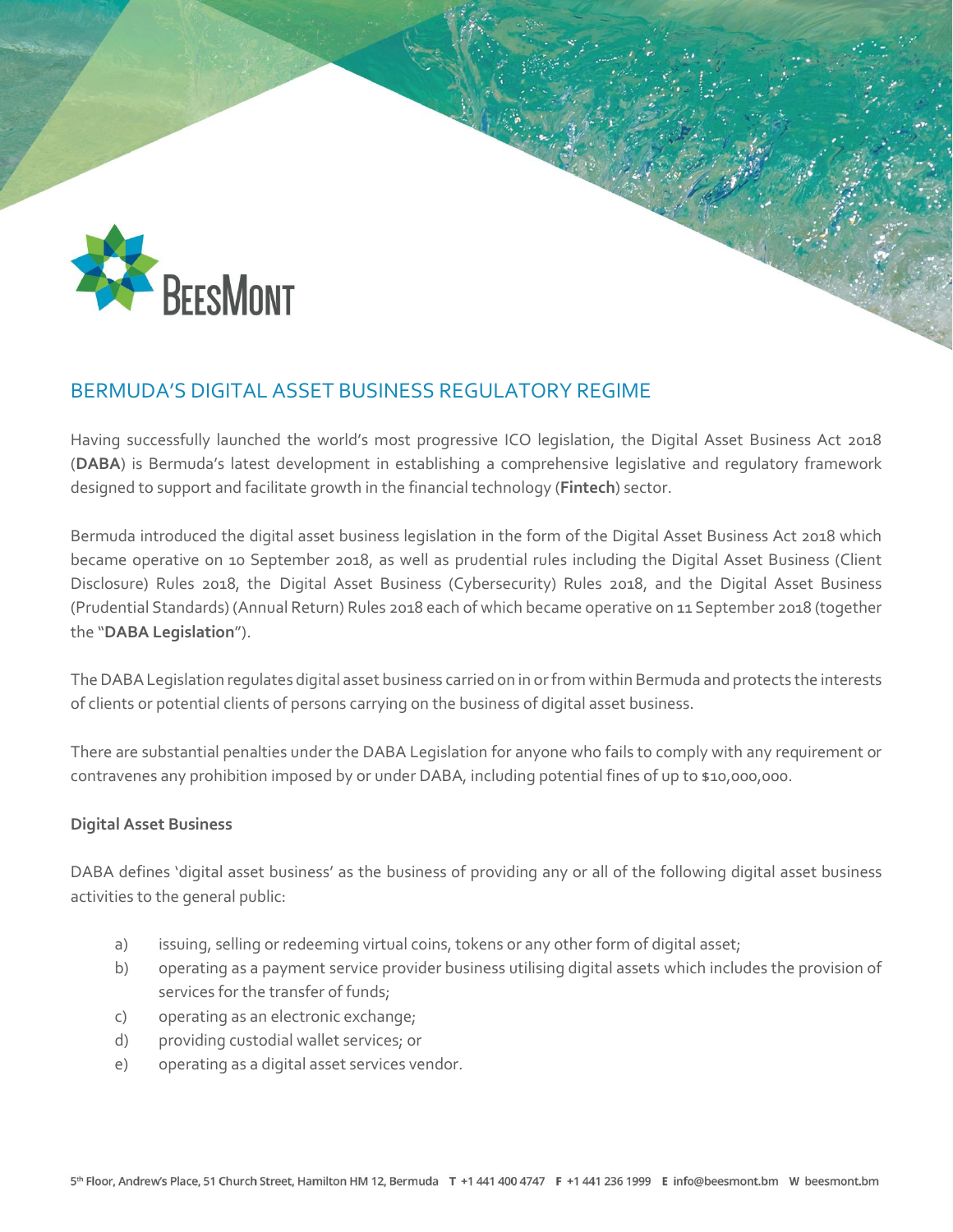

#### **Application and Effect**

The DABA Legislation makes digital asset business a regulated industry, and provides that a person cannot carry on digital asset business in or from within Bermuda unless the person is a licensed undertaking in one of the classes specified in DABA or falls within an exempt category as provided in an exemption order issued pursuant to DABA.

This means that any company wishing to carry out digital asset business will require the consent of the Bermuda Monetary Authority (**Authority**) and the grant of a licence under the DABA Legislation.

A detailed, comprehensive digital asset business application must be submitted to the Authority for the licensure of an entity under DABA in the appropriate form and must state the class of digital asset business licence required. There are two classes of digital asset business licences which may be applied for as follows:

- (a) class F licence under which a person shall be licensed to provide any or all of the digital asset business activities under the definition of digital asset business; or
- (b) class M licence, under which a person shall be licensed to provide any or all of the digital asset business activities under the definition of digital asset business for a defined period determined by the Authority.

Any company submitting a digital asset business application must include the following documentation which must be provided to the Authority in English:

- a cover letter providing an executive summary of the application, and highlighting how the minimum licensing criteria for the relevant class or category of Digital Asset Business being applied for is satisfied; and in cases where required documentation has not been provided by the applicant within its application, a written explanation for the said omission(s) is required;
- copies of the Memorandum of Association, Certificate of Incorporation or Registration Permit (if available);
- a business plan dealing with key items, such as:
	- (i) ownership of the applicant, including identification of its ultimate parent and other relevant details of its group organisational structure;
	- (ii) Information, including curriculum vitae, on the applicant's board of directors, and senior management;
	- (iii) description of the applicant's business purpose for licensing in Bermuda, outlining the rationale for Bermuda as the chosen jurisdiction;
	- (iv) Business strategy and risk appetites;
	- (v) insurance details and description of mitigation;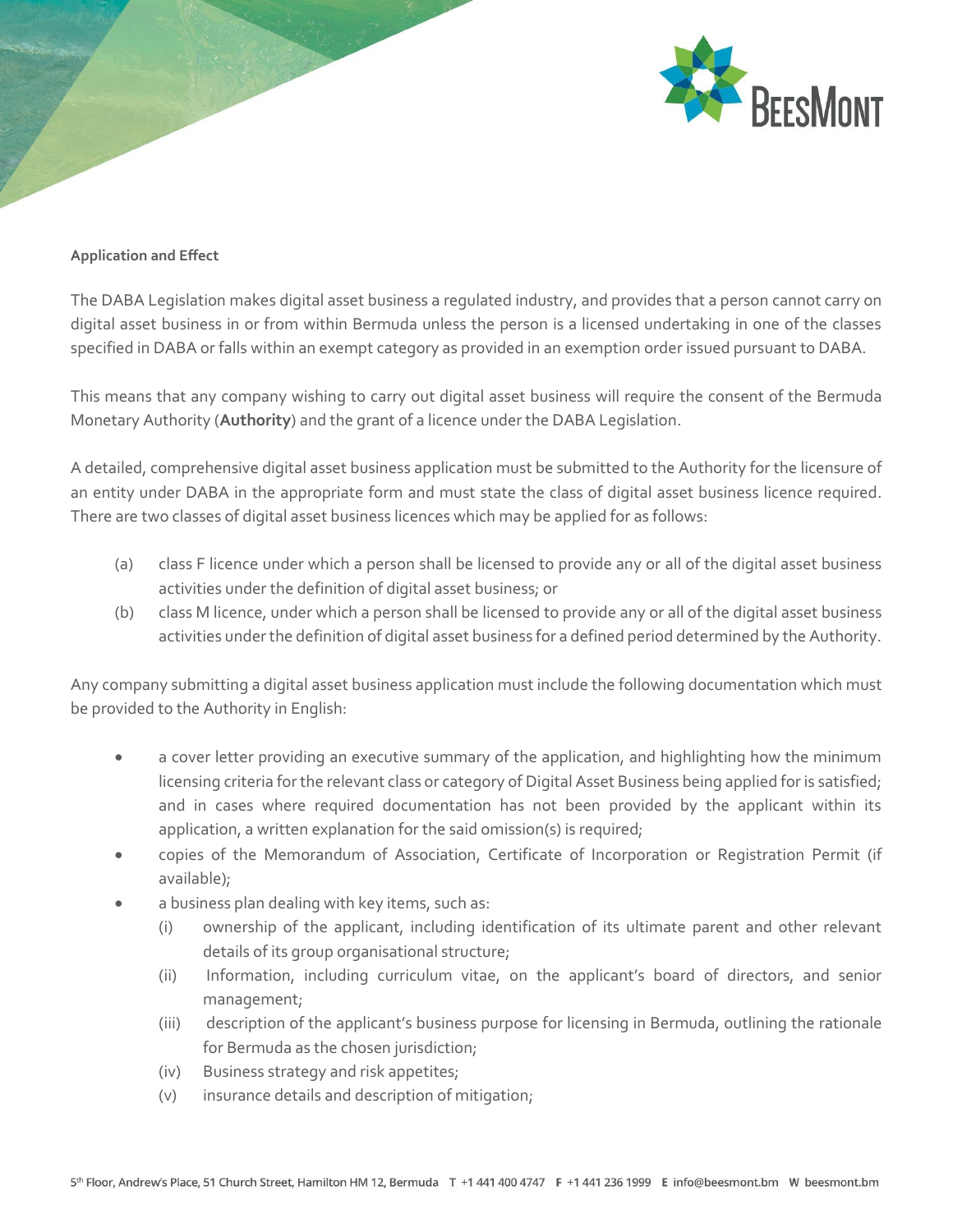

- (vi) financial assessment;
- (vii) explanation of how the applicant plans to meet head office requirements;
- (viii) projections of staffing requirements; and
- (ix) description of risk management, internal audit and compliance functions;
- a copy of its Anti-Money Laundering and Anti-Terrorism Financing policies and procedures;
- information in respect of the applicant's corporate shareholders and ultimate beneficial owners;
- information in respect of individual shareholders and ultimate beneficial owners;
- a copy of the applicant's proposed cybersecurity programme, including policies and procedures related to hot and cold customer private key storage;
- description of the steps that either have been taken (or will be and associated timing) to ensure that the Authority has access to a node or other arrangement to allow the Authority to monitor both the client and the applicant's own digital asset transaction records with online or automated real-time read-only access, and provision of wallet public addresses (hot wallet addresses (if used) and customer deposit addresses);
- acceptance letters indicating unconditional acceptance from the applicant's approved auditor and senior representative(s);
- curriculum vitae of applicant's senior representative(s);
- address of the applicant's head office; and
- a declaration from an officer of the applicant that the applicant is aware of and will abide by the Code of Practice as required pursuant to the Digital Business Act 2018.

Applicants for a continuation of an overseas operation from a foreign jurisdiction into Bermuda must additionally provide:

- a certificate of Good Standing from the relevant regulatory authority in the foreign jurisdiction;
- contact information for the regulatory authority in the relevant foreign jurisdiction, including contact person name/title, organisation name/address, e-mail address and telephone contact details; and
- copies of the most recent statutory financial statements and/or any other relevant financial information evidencing compliance of the applicant with the capital, solvency and liquidity requirements of the foreign jurisdiction.

There are additional requirements for Class M applications which include the provision of details of the entity's roadmap to deploy services and delivery mechanisms on a broader scale once the modified class licence has expired.

The Authority's Assessment and Licensing Committee (**ALC**) consists of senior management from the supervisory, policy and information technology departments within the Authority. The ALC generally convenes once a week to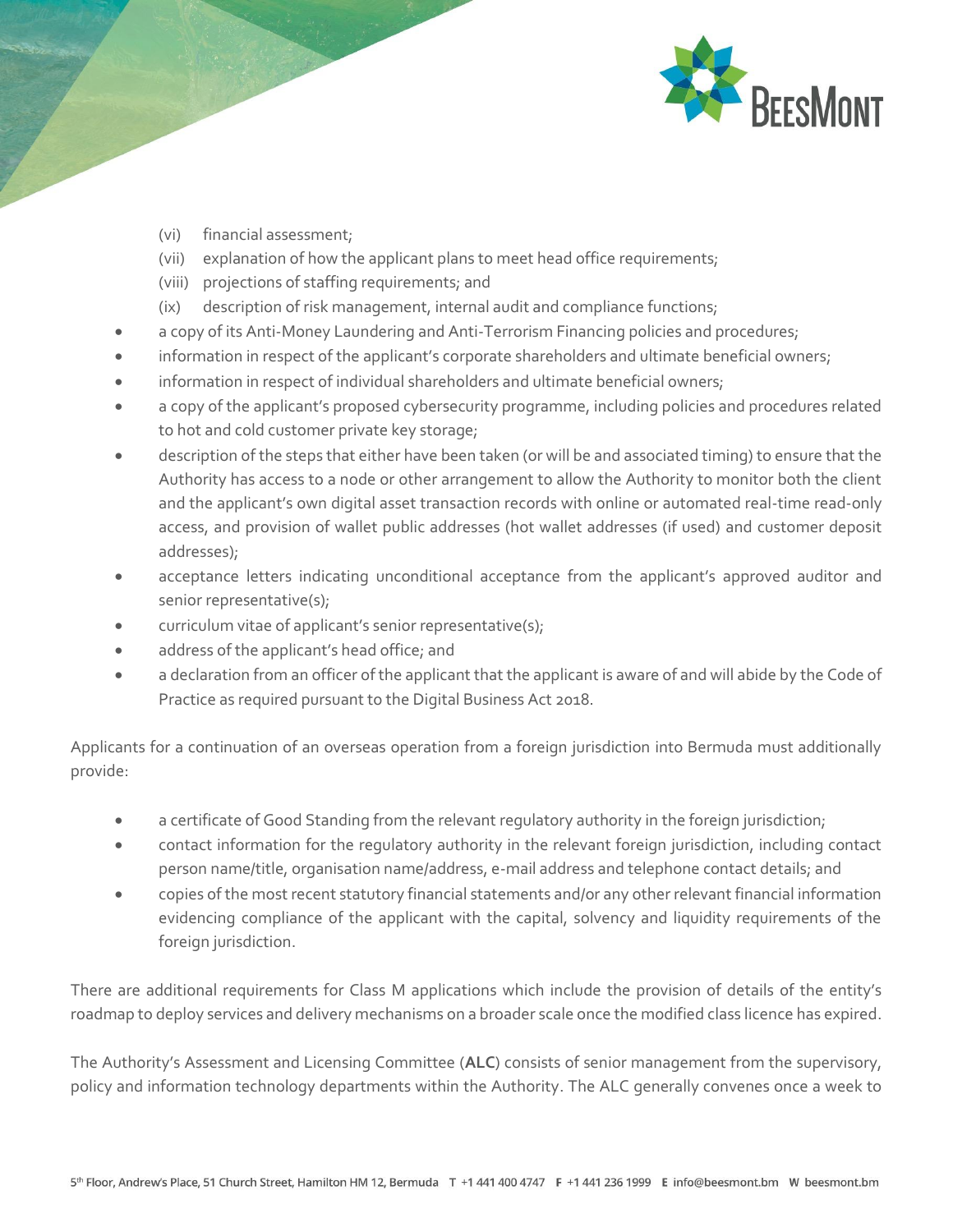

review the applications presented for consideration in order to reach consensus on whether to approve, defer or decline the applications for licensing. Applicants will be informed of the ALC decision as soon as possible subsequent to the meeting, followed by a formal letter from the Authority confirming the same.

### **Minimum Criteria**

The Authority will not grant a digital asset business licence unless it is satisfied that the minimum criteria set out in DABA are fulfilled with respect to the applicant. The minimum criteria for licensing include:

- controllers and officers to be fit and proper persons;
- **•** business to be conducted in a prudent manner;
- **•** integrity and skill;
- corporate governance; and
- consolidated supervision.

Any licence issued by the Authority may be subject to such limitations on the scope of the digital asset business activity or the manner of operating the digital asset business as the Authority may determine to be appropriate having regard to the nature and scale of the proposed business. Further, a licence may be revoked by the Authority if any of the minimum criteria is not (or has not been) fulfilled in respect of a licensed undertaking.

## **Compliance**

Companies conducting digital asset business must employ a risk-based approach to determine the appropriate levels of customer due diligence (**CDD**) measures for different customer types, proportionate risk-mitigation measures and measures for monitoring, detecting and reporting suspicious activity to the appropriate authorities, as well as monitoring for activity that may increase a customer's risk profile.

Using the risk-based approach, each company conducting digital asset business should determine the amount of money laundering (**ML**)/terrorist financing (**TF**) risk it will accept in pursuit of its business goals. The digital asset business sector is often considered as posing a high risk of ML/TF, but not all digital asset businesses are inherently high-risk for ML/TF. Therefore, the business's risk assessment should identify categories of customers and transactions that are higher or lower risk within a particular product or service.

Digital asset businesses must carry out CDD on their customers as well as on the customers' beneficial owners. Companies must be vigilant and ensure they obtain sufficient information on each customer at account opening, as well as establish appropriate transaction monitoring rules in their systems to flag unexpected activity or activity that does not appear commensurate with a customer entity type or a customer's nature of business or occupation.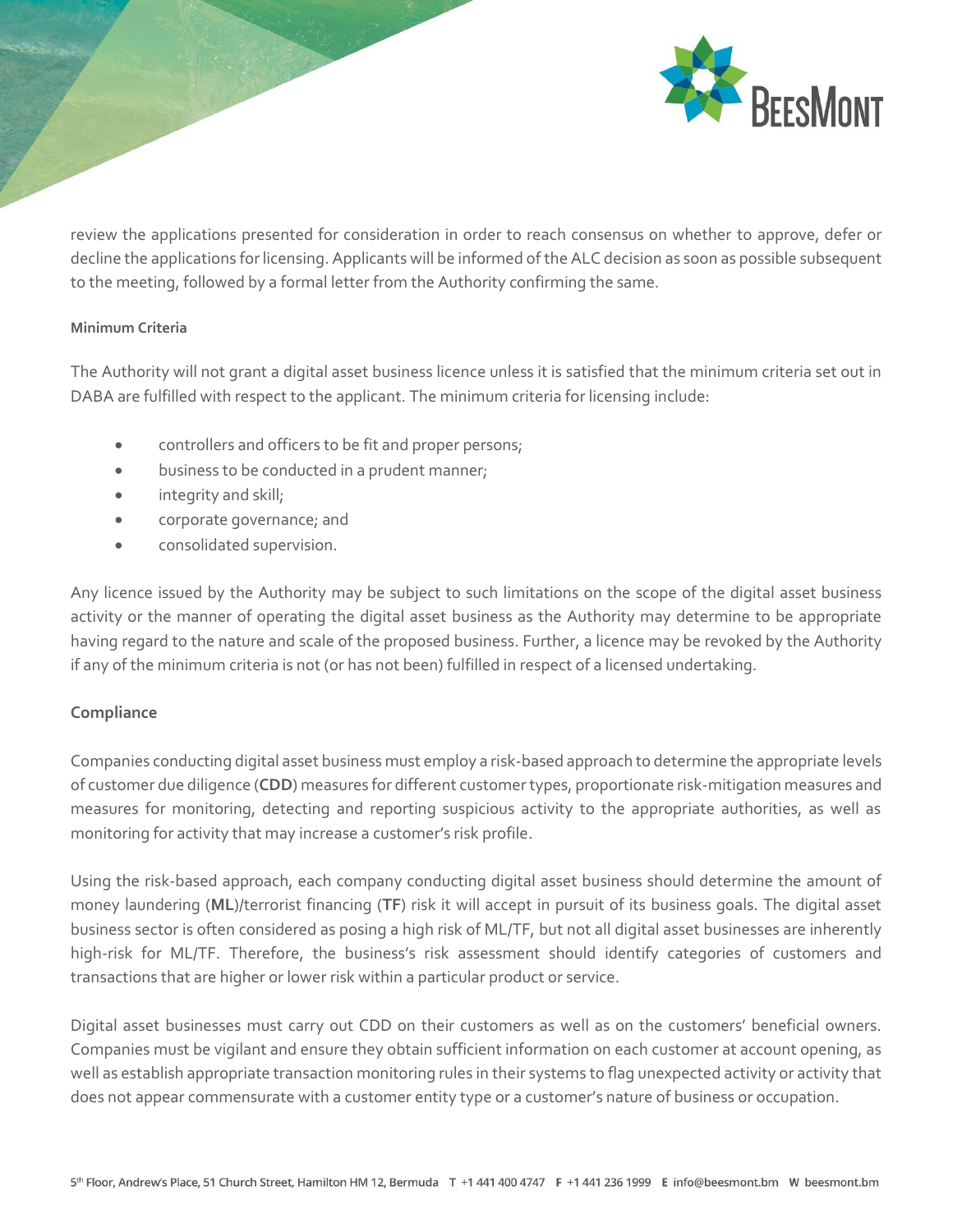

The DABA Legislation also requires every licenced undertaking to file an annual cyber security report prepared by its chief information security officer on an annual basis setting out the availability, functionality and integrity of its electronic systems, and identifying cyber risk arising from any of its digital asset business as well as the cyber security program implemented and proposals for steps for the redress of any inadequacies identified.

The cyber security program of a licensed undertaking shall include, but is not limited to, the audit functions set forth below:

- (a) penetration testing of its electronic systems and vulnerability assessment of those systems conducted at least on a quarterly basis; and
- (b) audit trail systems that—
	- (i) track and maintain data that allows for the complete and accurate reconstruction of all financial transactions and accounting;
	- (ii) protect the integrity of data stored and maintained as a part of the audit trail from alteration or tampering;
	- (iii) protect the integrity of hardware from alteration or tampering, including by limiting electronic and physical access permissions to hardware and maintaining logs of physical access to hardware that allows for event reconstruction;
	- (iv) log system events including but not limited to access and alterations made to the audit trail systems, and Cyber Security Events; and
	- (v) maintain records produced as part of the audit trail.

In addition to these compliance measures, every licenced entity must prepare and deliver to the Authority a certificate of compliance within four months from the end of its financial year which must be signed by two directors, or one director and an officer of the undertaking, certifying that to the best of their knowledge the entity has complied with the minimum criteria as set out in DABA and codes of practice.

## **Summary**

The DABA Legislation represents another significant and substantial step forward in the Fintech sector, indicating that Bermuda is indeed executing its plan to become a global leader in the Fintech industry.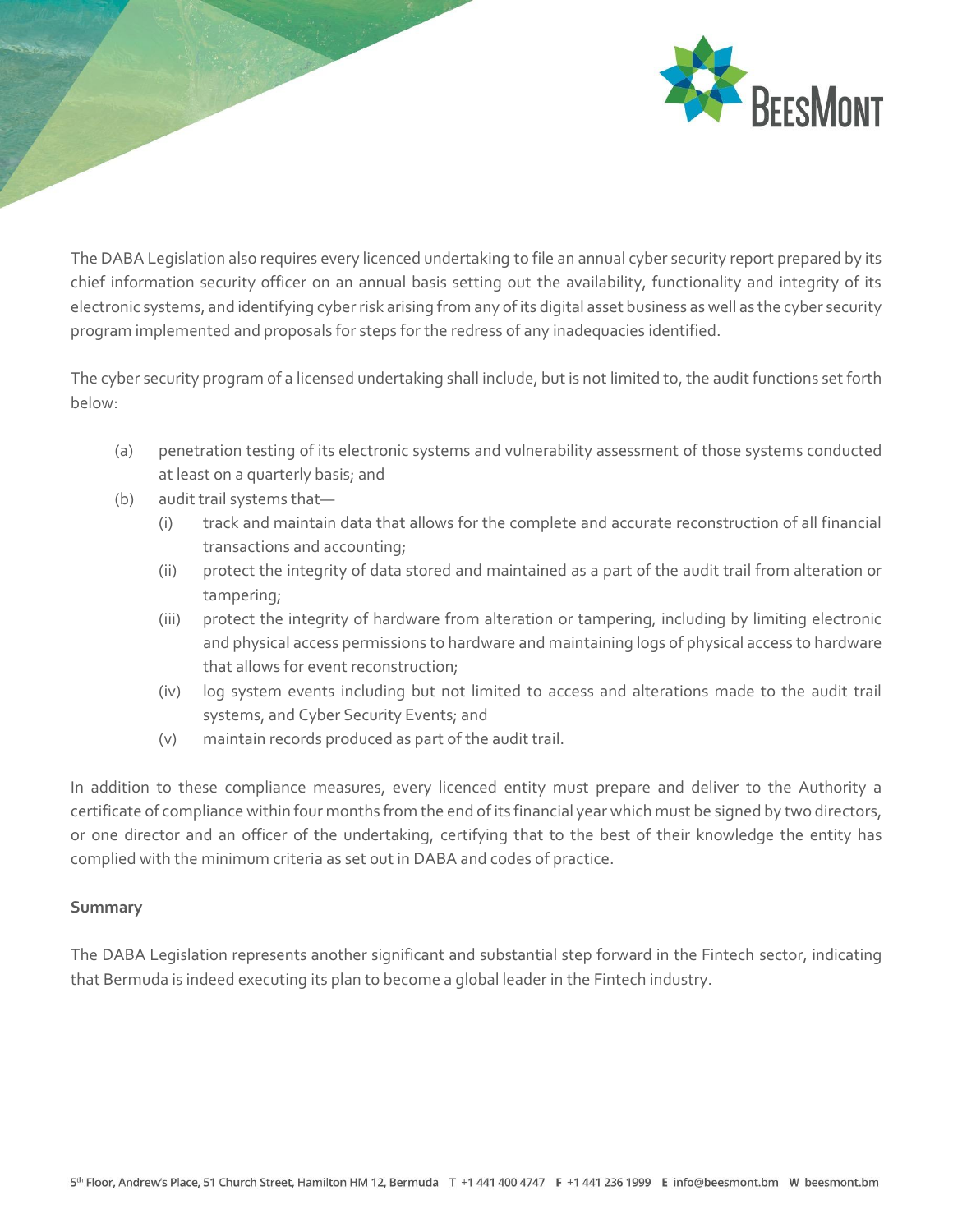

As the Fintech space continues to evolve, BeesMont's dedicated Technology & Innovation Team remains actively engaged with relevant Government parties and the Bermuda Monetary Authority and is advising clients who operate or intend to operate in Bermuda's Fintech environment.

At BeesMont Law Limited we strive to provide the highest standard of legal service for our clients through our responsive, thorough and innovative approach. We have a friendly and dynamic team who are approachable and sensitive to the commercial and practical needs of our clients, for whom we seek to provide tailored solutions. BeesMont Law Limited is a professional company incorporated with limited liability in Bermuda.

\*\*\*

This article is intended for informational purposes only and is not a substitute for legal advice.

Please do not hesitate to contact Stephanie Paiva Sanderson, Head of Technology & Innovation, [spsanderson@beesmont.bm,](mailto:spsanderson@beesmont.bm) or your usual contact at BeesMont Law Limited to discuss your Fintech needs.

BeesMont Law Limited 5th Floor Andrew's Place, 51 Church St., Hamilton HM 12, Bermuda T +1 441 400 4747 F +1 441 236 1999 W www.beesmont.bm



**Stephanie Paiva Sanderson** Partner, Corporate [spsanderson@beesmont.bm](mailto:spsanderson@beesmont.bm)